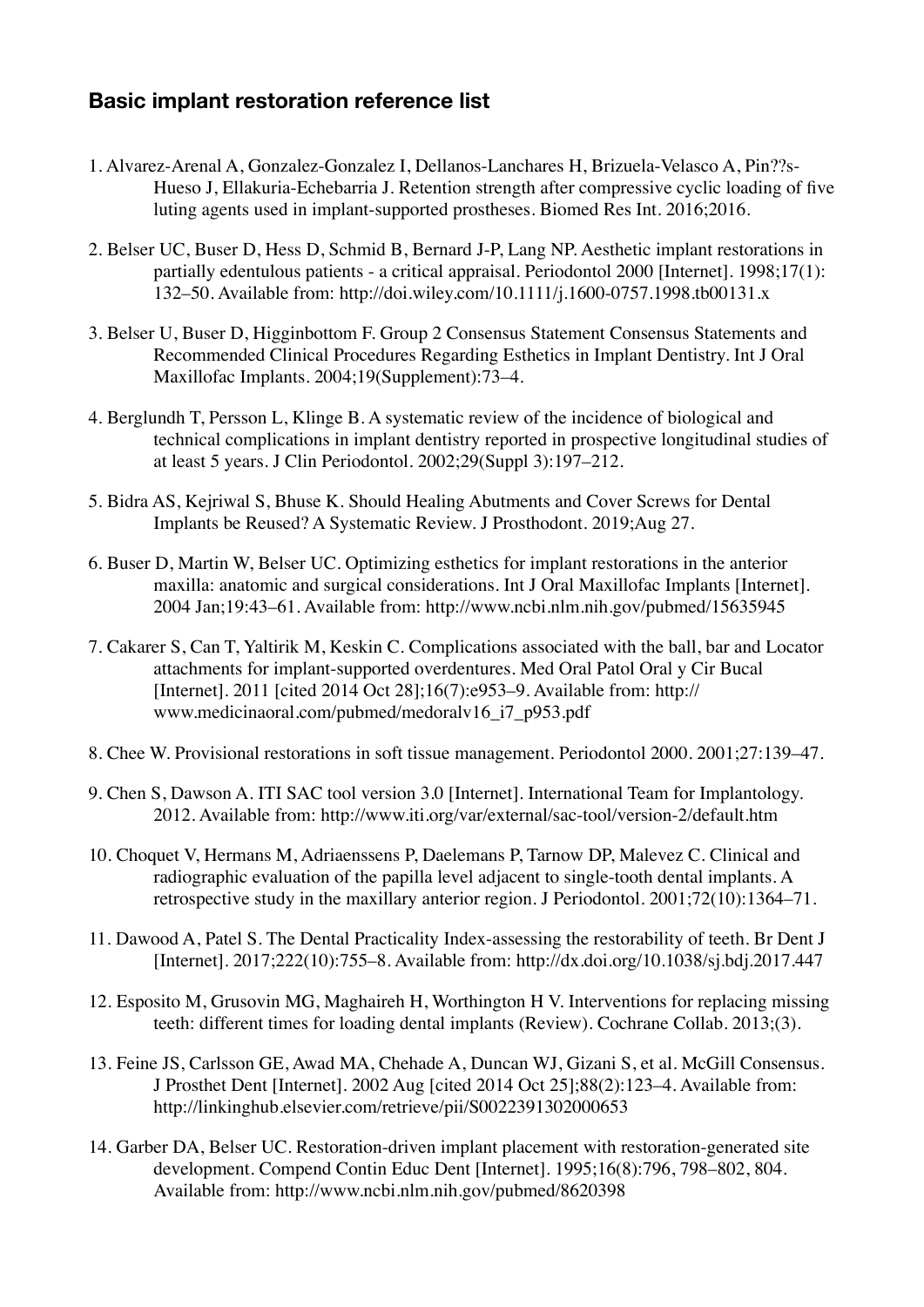- 15. Goodacre CJ, Bernal G, Rungcharassaeng K, Kan JYK. Clinical complications with implants and implant prostheses. J Prosthet Dent. 2003;90(2):121–32.
- 16. Green B, Tsiroyannis C, Brennan P. Human factors recognising and minimising errors in our day to day practice. Oral Dis. 2016;22(1):19–22.
- 17. Greenberg CC, Regenbogen SE, Studdert DM, Lipsitz SR, Rogers SO, Zinner MJ, et al. Patterns of Communication Breakdowns Resulting in Injury to Surgical Patients. J Am Coll Surg. 2007;204(4):533–40.
- 18. Greenstein G, Cavallaro J, Romanos G, Tarnow D. Clinical recommendations for avoiding and managing surgical complications associated with implant dentistry: a review. J Periodontol. 2008;79(8):1317–29.
- 19. Jivraj S, Chee W, Corrado P. Treatment planning of the edentulous maxilla. Br Dent J [Internet]. 2006 Sep 9 [cited 2014 Oct 25];201(5):261–79. Available from: http:// www.ncbi.nlm.nih.gov/pubmed/16960607
- 20. Keller W, Bragger U, Mombelli A. Peri-implant microflora of implants with cemented and crew retained suprastructures. Clin Oral Implants Res. 1998;9:209–17.
- 21. Kim Y, Oh TJ, Misch CE, Wang HL. Occlusal considerations in implant therapy: Clinical guidelines with biomechanical rationale. Clin Oral Implants Res. 2005;16(1):26–35.
- 22. Lewis M, Klineberg I. Prosthodontic considerations designed to optimize outcomes for singletooth implants. A review of the literature. Aust Dent J [Internet]. 2011;56(2):181–92. Available from: http://doi.wiley.com/10.1111/j.1834-7819.2011.01322.x
- 23. Mericske-Stern R. Treatment outcomes with implant-supported overdentures: Clinical considerations. J Prosthet Dent [Internet]. 1998 Jan;79(1):66–73. Available from: http:// linkinghub.elsevier.com/retrieve/pii/S0022391398701969
- 24. Oliveira NRC De, Pigozzo MN, Sesma N, Cruz Lagana D. Clinical efficiency and patient preference for digital and conventional workflow for single implant crowns using immediate and regular digital impressions: a meta-analysis. Clin Oral Implants Res. 2020;online ahe.
- 25. Papaspyridakos P, Chen C-J, Gallucci G, Doukoudakis A, Weber H-P, Chronopoulos V. Accuracy of Implant Impressions for Partially and Completely Edentulous Patients: A Systematic Review. Int J Oral Maxillofac Implants [Internet]. 2014;29(4):836–45. Available from: http://www.quintpub.com/journals/omi/abstract.php? iss2 id=1244&article id=14584&article=9&title=Accuracy of Implant Impressions for Partially and Completely Edentulous Patients: A Systematic Review#.U\_9BX0uRNZg
- 26. Papaspyridakos P, Lal K, White GS, Weber H-P, Gallucci GO. Effect of Splinted and Nonsplinted Impression Techniques on the Accuracy of Fit of Fixed Implant Prostheses in. Int J Oral Maxillofac Implants. 2011;26:1267–72.
- 27. Poskevicius L, Galindo-Moreno P. Dimensional soft tissue changes following soft tissue grafting in conjunction with implant placement or around present dental implants: a systematic review. Clin Oral Implants Res. 2015;0:1–8.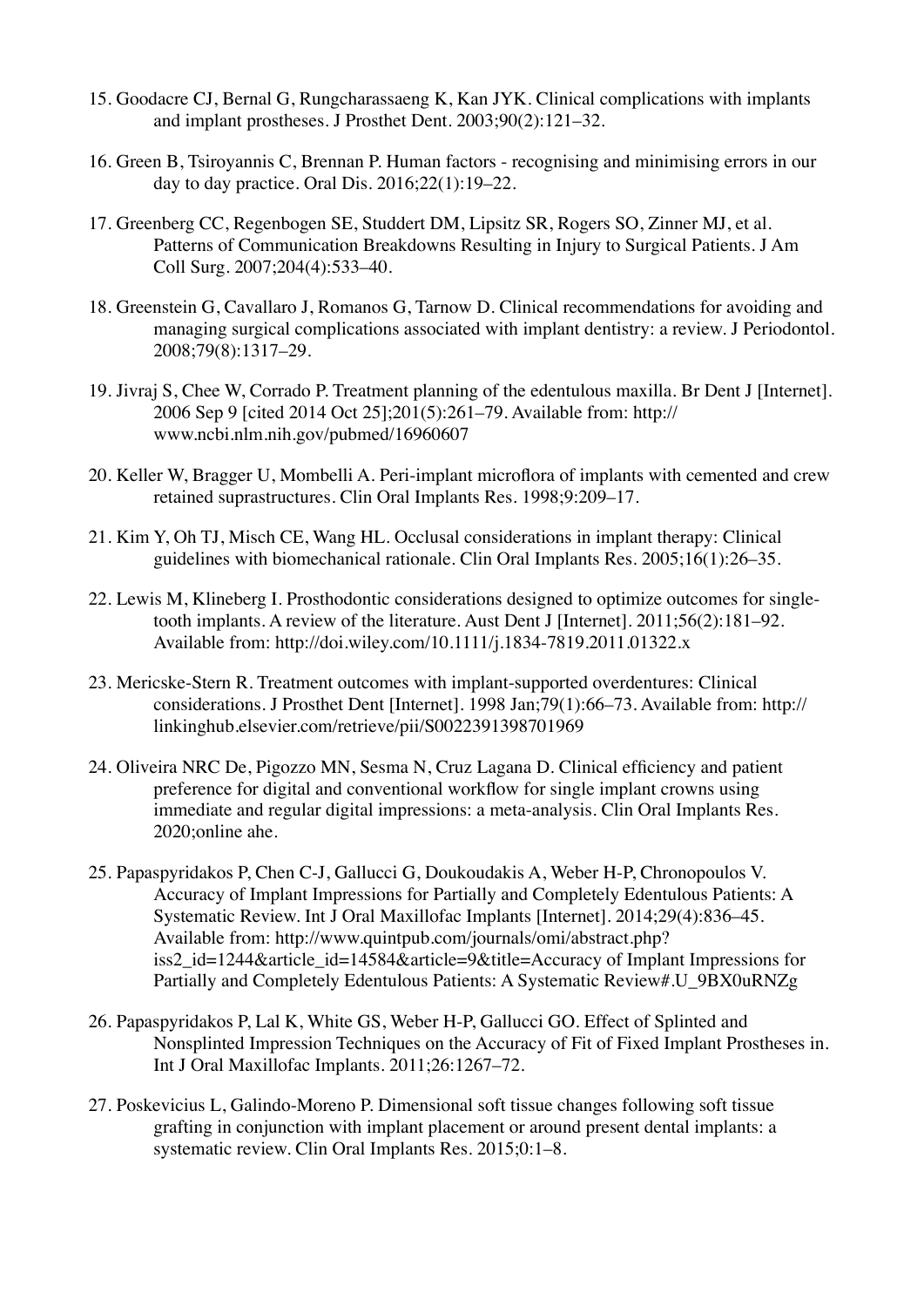- 28. Raghavendra S, Wood MC, Taylor TD, Raghavendra S Taylor TD, WMC, Raghavendra S, Wood MC, et al. Early wound healing around endosseous implants: a review of the literature. Int J Oral Maxillofac Implants [Internet]. 2005;20(3):425–31. Available from: http://www.ncbi.nlm.nih.gov/pubmed/15973954
- 29. Reason J. Understanding adverse events: human factors. Qual Heal care QHC. 1995;4(2):80–9.
- 30. Reason J. Human error: models and management. Br Med J. 2000;320(18):768–70.
- 31. Renouard F, Amalberti DDSR, Renouard E. Are " Human Factors " the Primary Cause of Complications in the Field of Implant Dentistry? Int J Oral Maxillofac Implants. 2017;32(2):55–61.
- 32. Renouard F, Rangert B. The Human Factor. In: Risk factors in implant dentistry. Second Edi. Quintessence Publishing Co; 2007. p. ix,x.
- 33. Rotundo R, Pagliaro U, Bendinelli E, Esposito M, Buti J. Long-term outcomes of soft augmentation around dental implants on soft and hard tissue stability: a systematic review. Clin Oral Implants Res [Internet]. 2015;26(Suppl 11):123–38. Available from: http:// doi.wiley.com/10.1111/clr.12635
- 34. Sadowsky SJ. Treatment considerations for maxillary implant overdentures: A systematic review. J Prosthet Dent. 2007;97(6):340–8.
- 35. Sanna A, Nuytens P, Naert I, Quirynen M. Successful outcome of splinted implants supporting a "planned" maxillary overdenture: a retrospective evaluation and comparison with fixed full dental prostheses. Clin Oral Implants Res [Internet]. 2009 Apr [cited 2014 Nov 7];20(4): 406–13. Available from: http://www.ncbi.nlm.nih.gov/pubmed/19298295
- 36. Shadid R, Sadaqa N. A Comparison Between Screw- and Cement-Retained Implant Prostheses. A Literature Review. J Oral Implantol [Internet]. 2012:38(3):298–307. Available from: http://www.joionline.org/doi/abs/10.1563/AAID-JOI-D-10-00146
- 37. Siamos G, Winkler S, Boberick KG. The Relationship Between Implant Preload and Screw Loosening on Implant-Supported Prostheses. J Oral Implantol. 2002;28(2):67–73.
- 38. Thomason JM, Feine JS, Exley C, Moynihan P, Müller F, Naert I, et al. Mandibular two implant-supported overdentures as the first choice standard of care for edentulous patients--the York Consensus Statement. Br Dent J [Internet]. 2009 Aug 22 [cited 2014 Oct 25];207(4):185–6. Available from: http://www.ncbi.nlm.nih.gov/pubmed/19696851
- 39. Thomason JM, Kelly SAM, Bendowski A, Ellis JS. ADI position paper on implants for the edentulous mandible. ADI Position Paper. p. 1–33.
- 40. Wadhwani C, Schonnenbaum TR, Audia F, Chung KH. In-Vitro Study of the Contamination Remaining on Used Healing Abutments after Cleaning and Sterilizing in Dental Practice. Clin Implant Dent Relat Res. 2016;18(6):1069–74.
- 41. Williams JC. A data-based method for assessing and reducing human error to improve operational performance. Conf Rec 1988 IEEE Fourth Conf Hum Factors Power Plants, [Internet]. 1988;436–50. Available from: http://ieeexplore.ieee.org/xpl/login.jsp? tp=&arnumber=27540&url=http://ieeexplore.ieee.org/xpls/abs\_all.jsp?arnumber=27540